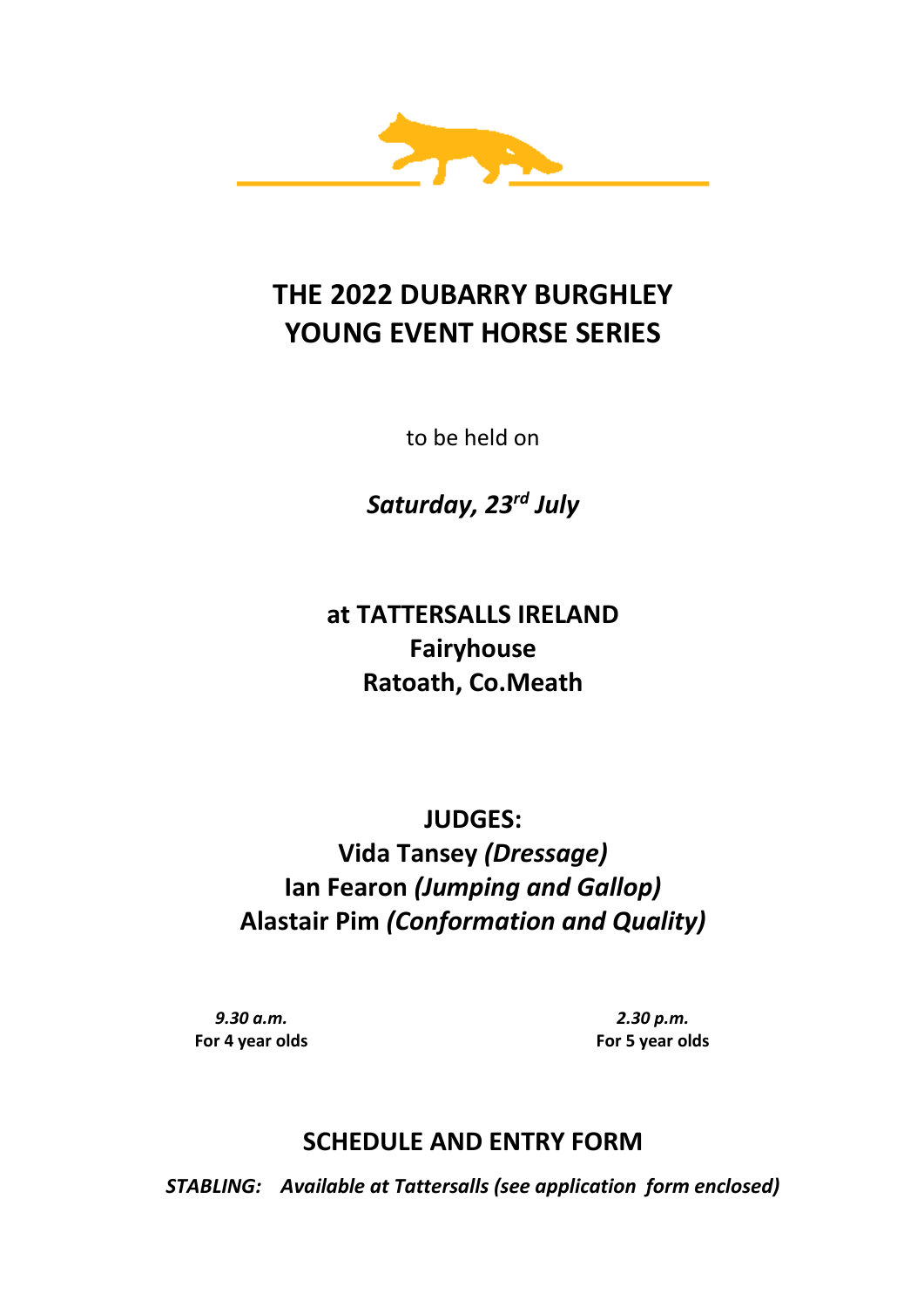## **DUBARRY BURGHLEY YOUNG EVENT HORSE**

| <b>JUDGING:</b>     | <b>SECTION I</b>   | <b>Dressage Test</b><br>followed by |                        |  |                 |                                                                 |                 | 30 marks               |
|---------------------|--------------------|-------------------------------------|------------------------|--|-----------------|-----------------------------------------------------------------|-----------------|------------------------|
|                     | <b>SECTION II</b>  |                                     | Jumping<br>Followed by |  |                 |                                                                 |                 | 40 marks               |
|                     | <b>SECTION III</b> |                                     | Gallop                 |  |                 |                                                                 |                 | 10 marks               |
|                     | <b>SECTION IV</b>  |                                     | Conformation & Quality |  |                 |                                                                 |                 | 20 marks               |
| <b>ENTRY FEE:</b>   | €45                |                                     |                        |  |                 |                                                                 |                 |                        |
| <b>PRIZE MONEY:</b> |                    | 1 <sup>st</sup>                     | €85                    |  | 2 <sup>nd</sup> | €60                                                             | 3 <sup>rd</sup> | €40                    |
| (Minimum)           |                    | $4^{\text{th}}$                     | €30 (over 15 starters) |  | 5 <sup>th</sup> | €30 (over 20 starters)                                          | 6 <sup>th</sup> | €30 (over 30 starters) |
| <b>QUALIFIERS:</b>  | 1 qualifier        |                                     | 1-12 starters          |  |                 | Subject to finishing in the top 5 placings - this is applicable |                 |                        |

) ) ) **Subject to finishing in the top 5 placings** – this is applicable where previously qualified horses are placed higher up the line. 2 qualifiers 13-24 starters 3 qualifiers 25-36 starters

### **CONDITIONS:**

- 1. Horses must exceed 148cm without shoes.
- 2. Age: Open to horses born in 2017 and 2018.
- 3. Saddlery: (warm-up and competition): tack as per British Eventing Rules for Novice Dressage -snaffle bridle only, see website www.britisheventing.com. Running martingale only and front boots are optional for sections I, II and III. However, NO hind boots or bandages of any kind may be worn in the collecting ring, warm-up area or actual class. Jumping whip only allowed (max length 75cm).
- 4. Dress: As for British Eventing Novice Dressage Test/Hunting Dress. British Eventing/BHS approved hat and harness to be worn **for all sections**.
- 5. Opening Date*: from date of publication of Schedule*
- 6. Closing Date: Thursday, 14th July. In the event of oversubscription this class may be closed early.
- 7. Balloting: In the event of over subscription entries received for horses that have already qualified for the Final will be balloted first.
- 8. Entries: to Dora Beacom, 135 Saintfield Road, Lisburn, Co.Antrim BT27 6YW
- 9. Withdrawals: by 8 p.m. on Monday,  $18<sup>th</sup>$  July Email: [doraabeacom@live.com](mailto:doraabeacom@live.com) or Telephone 0044-7876758979

4 qualifiers Over 37 starters )

- 10. Starting Times: available by telephone Wednesday,  $20<sup>th</sup>$  July between 7-9 p.m.
- 11. *Conflict of Interest:* Within the equestrian community there may be times when conflicts occur. For guidance, it has been determined that a perceived/potential conflict of interest could arise in the event that an appointed judge has a previous or current connection to a horse entered in the competition. Examples of such connections and interests include, but not limited to, the following. The judge has; bred or previously owned the horse or acted as an agent in its sale; previously competed, trained or kept the horse at livery; previously or currently had a financial or other interest in the horse. In the event that a judge/owner/rider (or their agent) knows of, or should know of, any potential and/or perceived conflict of interest in a horse entered in the competition they must declare this to the Organiser as soon as it is known. Steps will be taken to manage it as practically as possible. Any potential conflicts will be written and displayed next to the scoreboard. Conflicts at the Final will be avoided and managed by Burghley Horse Trials.
- 12. It is a condition of entry that all riders, owners, grooms, and their connections/relatives, must conduct themselves and communicate in a respectful manner towards the public, officials, and all other parties present or entered in the competition. Such behaviour includes respect for the Judges and their decisions, which are final. Offensive behaviour, and/or other violations of this condition, may lead to sanctions such as disqualification and future bans.